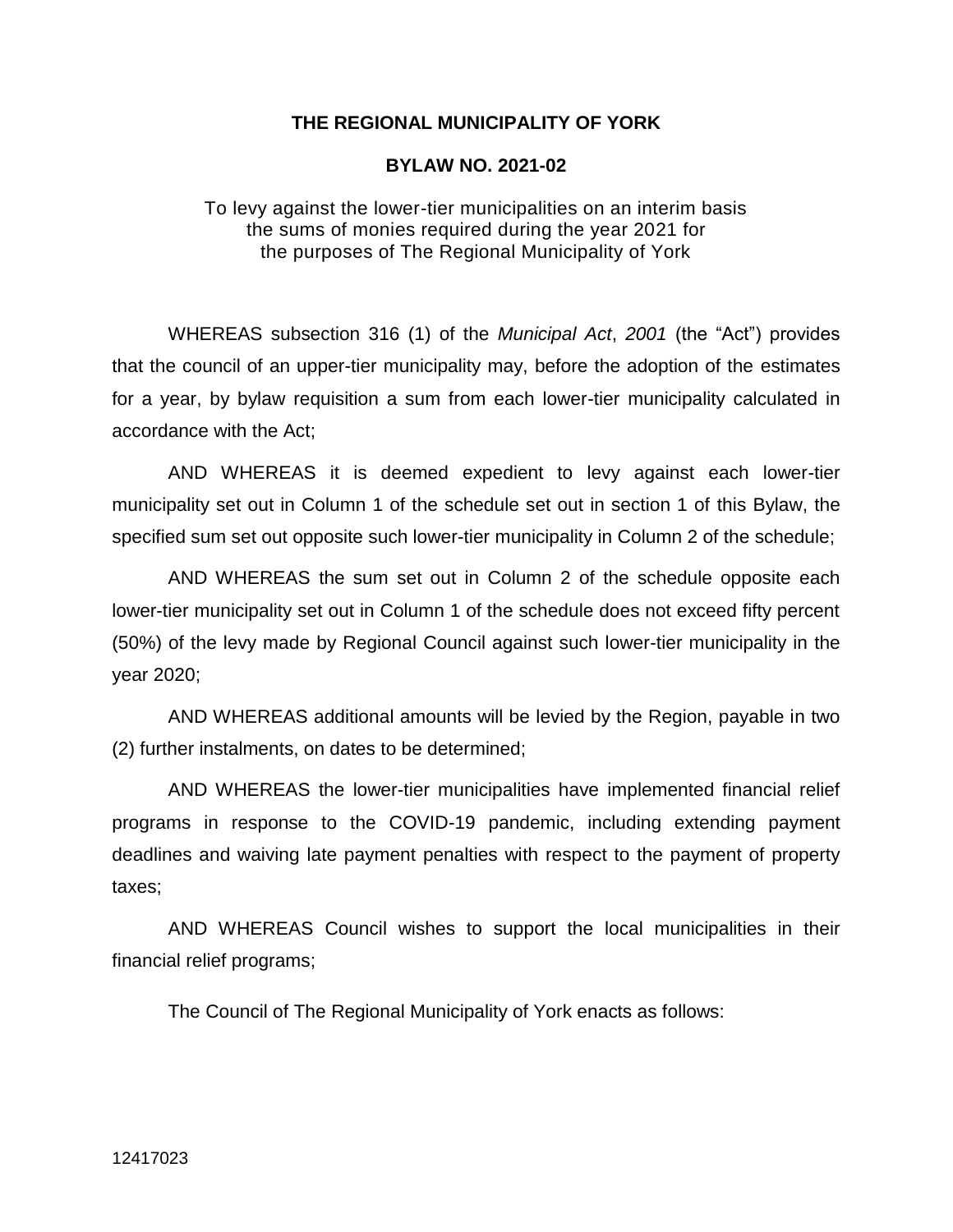1. Each specific sum set out in Column 2 of the schedule set out in this section is hereby levied for the year 2021 for the purposes of the Region against the lowertier municipality set out opposite such sum in Column 1 of the schedule.

The following is the above referred to schedule:

| Column 1                       | Column $2$ (\$) |
|--------------------------------|-----------------|
| Town of Aurora                 | 28,866,380      |
| Town of East Gwillimbury       | 13,486,324      |
| Town of Georgina               | 14,069,528      |
| Township of King               | 16,143,538      |
| City of Markham                | 170,900,142     |
| <b>Town of Newmarket</b>       | 33,809,027      |
| City of Richmond Hill          | 110,173,776     |
| City of Vaughan                | 182,796,783     |
| Town of Whitchurch-Stouffville | 22,214,107      |
| TOTAL                          | \$592,459,605   |

- 2. The Treasurer of each municipality set out in Column 1 of the schedule set out in section 1 shall pay to the Regional Treasurer the specific sum levied against such lower-tier municipality set out in Column 2 in the amounts and at the times following:
	- (a) fifty percent (50%) of such sum on or before April 30, 2021; and
	- (b) the balance of such sum on or before June 30, 2021.
- 3. The amount of the levy against each lower-tier municipality under section 1 shall be deducted from any future levy made against such lower-tier municipality for the purposes of the Region for 2021.